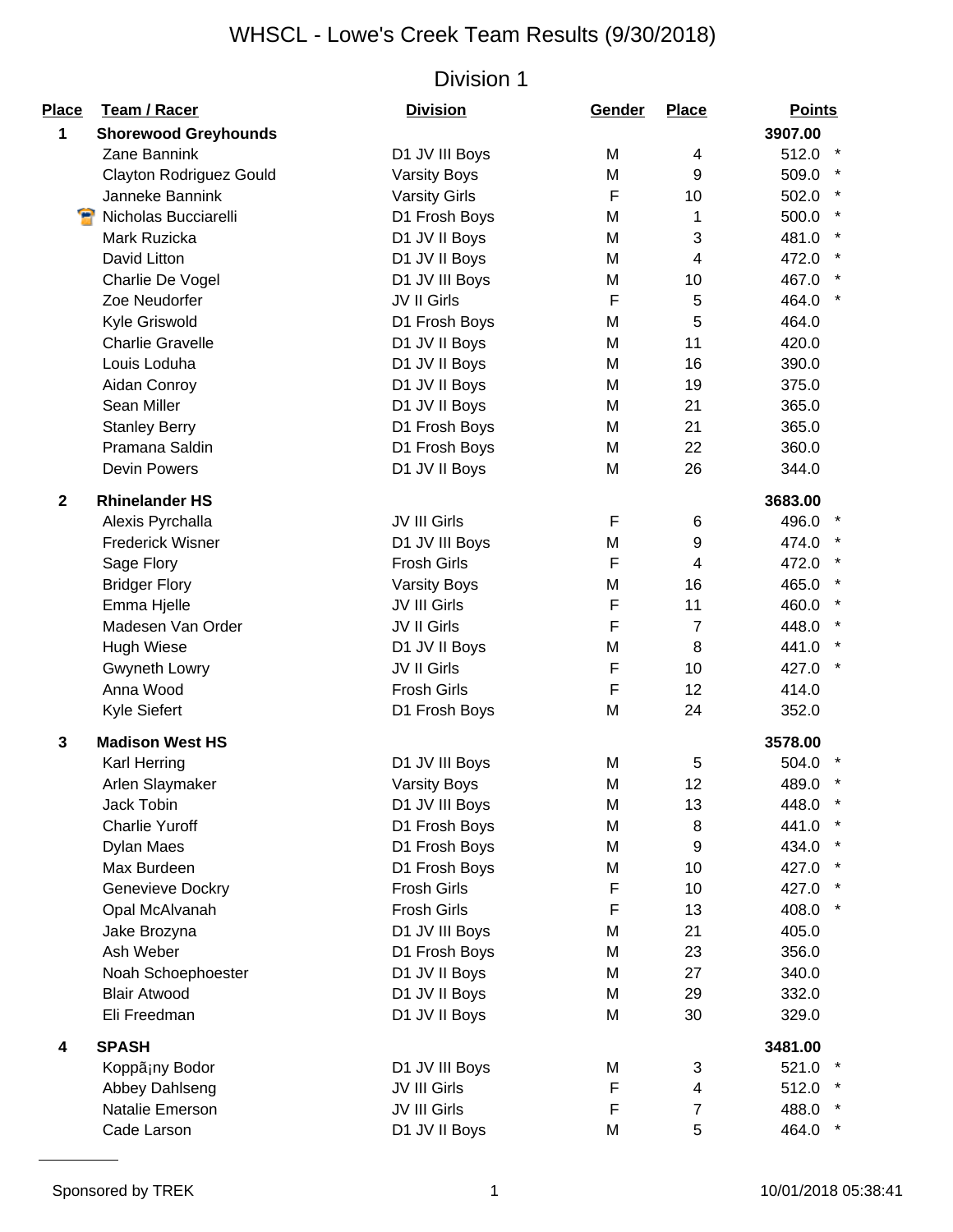| Place    | <b>Team / Racer</b>         | <b>Division</b>      | Gender      | <b>Place</b>   | <b>Points</b>    |
|----------|-----------------------------|----------------------|-------------|----------------|------------------|
|          | Jack Volm                   | D1 Frosh Boys        | M           | 11             | 420.0            |
|          | Adrian Gephardt             | D1 JV II Boys        | M           | 18             | $\star$<br>380.0 |
|          | Nathan Strasman             | D1 JV II Boys        | M           | 22             | $\star$<br>360.0 |
|          | Dawson Worzella             | D1 JV II Boys        | M           | 28             | $\star$<br>336.0 |
| 5        | <b>Mukwonago HS</b>         |                      |             |                | 3454.00          |
|          | Leah Fletcher               | <b>Varsity Girls</b> | F           | 7              | 523.0            |
|          | Ian Tweedie                 | D1 JV III Boys       | M           | 6              | 496.0            |
|          | Megan Seiler                | JV II Girls          | F           | 3              | 481.0            |
|          | Lexi Jorgensen              | JV II Girls          | $\mathsf F$ | 6              | 456.0            |
|          | <b>Jack Harris</b>          | D1 JV III Boys       | M           | 23             | 396.0            |
|          | Shane Smith                 | D1 JV III Boys       | M           | 26             | 384.0            |
|          | <b>Brody Smith</b>          | D1 JV II Boys        | M           | 20             | 370.0            |
|          | Dakota Wiltsey              | D1 JV II Boys        | M           | 25             | 348.0            |
| 6        | <b>Marshfield</b>           |                      |             |                | 3162.00          |
|          | Adam Maki                   | <b>Varsity Boys</b>  | M           | 8              | 516.0            |
|          | <b>Hoyt Hall</b>            | D1 JV III Boys       | M           | $\overline{7}$ | 488.0            |
|          | Lauren Maki                 | <b>Frosh Girls</b>   | F           | 3              | 481.0            |
|          | Ben Lawyer                  | D1 JV III Boys       | M           | 11             | 460.0            |
|          | <b>Mason Gustafson</b>      | D1 JV II Boys        | M           | 10             | 427.0            |
|          | <b>Kason Neinast</b>        | D1 Frosh Boys        | M           | 14             | $\star$<br>402.0 |
|          | <b>Ben Baur</b>             | D1 JV III Boys       | M           | 25             | 388.0            |
|          | Lucas Hoheisel              | D1 JV II Boys        | M           | 31             | 326.0            |
| 7        | <b>Hmschl Ath Wksha Cty</b> |                      |             |                | 2986.00          |
|          | Elijah Johnson              | <b>Varsity Boys</b>  | M           | 3              | 556.0            |
|          | Cole Hagen                  | D1 JV III Boys       | M           | $\overline{2}$ | 530.0            |
|          | Paul Johannes               | D1 JV II Boys        | M           | 1              | 500.0            |
|          | Ean Benson                  | D1 JV II Boys        | M           | $\overline{2}$ | 490.0            |
|          | Isaac Johnson               | D1 Frosh Boys        | M           | 6              | 456.0            |
|          | <b>Cole Shanks</b>          | D1 JV III Boys       | M           | 12             | $\star$<br>454.0 |
|          | <b>Jake Shanks</b>          | D1 Frosh Boys        | M           | $\overline{7}$ | 448.0            |
|          | <b>Matthew Peppel</b>       | D1 JV II Boys        | M           | 14             | 402.0            |
|          | David Gorectke              | D1 Frosh Boys        | M           | 27             | 340.0            |
| 8        | La Crosse Logan HS          |                      |             |                | 2965.00          |
|          | Seth Petersen               | <b>Varsity Boys</b>  | M           | 15             | 471.0            |
|          | Josh Perry                  | D1 JV III Boys       | M           | 16             | 430.0            |
|          | Caden Boge                  | D1 JV III Boys       | M           | 17             | 425.0            |
|          | Sam Novak                   | D1 JV III Boys       | M           | 18             | 420.0<br>$\star$ |
|          | <b>Tanner Boge</b>          | D1 JV III Boys       | M           | 19             | 415.0            |
|          | <b>Conner Perry</b>         | D1 Frosh Boys        | M           | 13             | $\star$<br>408.0 |
|          | Greta Speckeen              | <b>Frosh Girls</b>   | F           | 15             | $\star$<br>396.0 |
| 9        | <b>Sun Prairie HS</b>       |                      |             |                | 2864.00          |
| <b>P</b> | Joshua Caron                | D1 JV III Boys       | M           | $\mathbf 1$    | 540.0            |
|          | Max Bailey                  | <b>Varsity Boys</b>  | M           | 5              | 539.0            |
|          | Owen Roltgen                | D1 JV III Boys       | M           | 8              | 481.0            |
|          | Reece Rimrodt               | D1 JV II Boys        | M           | $\overline{7}$ | 448.0            |
|          | Nick Koprowski              | D1 JV III Boys       | M           | 14             | 442.0 *          |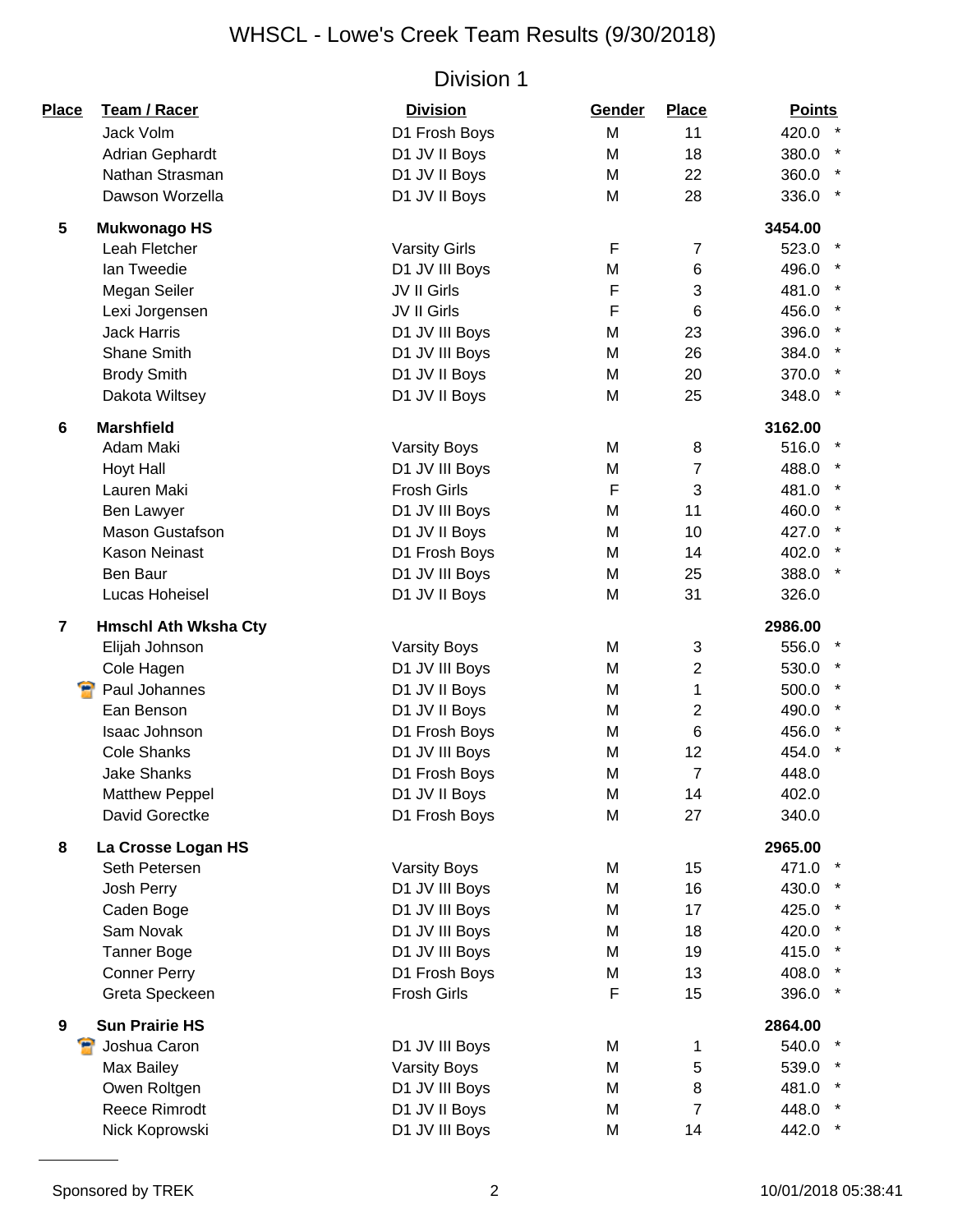| Place | Team / Racer               | <b>Division</b> | Gender | <b>Place</b>   | <b>Points</b> |         |
|-------|----------------------------|-----------------|--------|----------------|---------------|---------|
|       | Miles Hanson               | D1 JV II Boys   | M      | 12             | 414.0         |         |
|       | <b>Garrett Frank</b>       | D1 JV II Boys   | M      | 15             | 396.0         |         |
|       | Trevor Iggulden            | D1 JV III Boys  | M      | 24             | 392.0         |         |
|       | Kenneth Iggulden           | D1 Frosh Boys   | M      | 17             | 385.0         |         |
|       | Cameron Bub                | D1 Frosh Boys   | M      | 18             | 380.0         |         |
| 10    | <b>Eau Claire Mem HS</b>   |                 |        |                | 2541.00       |         |
|       | Ellison Kotz               | D1 Frosh Boys   | M      | $\overline{2}$ | 490.0         |         |
|       | <b>Thomas Sizer</b>        | D1 Frosh Boys   | M      | 3              | 481.0         |         |
|       | <b>Marcus McEllistrem</b>  | D1 JV III Boys  | M      | 15             | 436.0         |         |
|       | <b>Michael McEllistrem</b> | D1 JV II Boys   | M      | 9              | 434.0         |         |
|       | <b>Bronson Kullman</b>     | D1 JV II Boys   | M      | 23             | 356.0         |         |
|       | <b>Quentin Maas</b>        | D1 Frosh Boys   | M      | 26             | 344.0         |         |
| 11    | <b>Menomonee Falls HS</b>  |                 |        |                | 2299.00       |         |
|       | <b>Stephen Esterle</b>     | D1 Frosh Boys   | M      | 12             | 414.0         |         |
|       | <b>Jared Schwartz</b>      | D1 JV III Boys  | M      | 20             | 410.0         |         |
|       | Aidan Kilbourn             | D1 Frosh Boys   | M      | 16             | 390.0         |         |
|       | Vann Kempf                 | D1 JV II Boys   | M      | 17             | 385.0         |         |
|       | Aidan Cera                 | D1 JV II Boys   | M      | 24             | 352.0         |         |
|       | Ryan Leahy                 | D1 Frosh Boys   | M      | 25             | 348.0         |         |
| 12    | <b>Lake Mills HS</b>       |                 |        |                | 2025.00       |         |
|       | <b>Raife Davies</b>        | D1 Frosh Boys   | M      | 4              | 472.0         |         |
|       | Quentin Saylor             | D1 JV II Boys   | M      | 13             | 408.0         |         |
|       | <b>Ethan Lewellin</b>      | D1 JV III Boys  | M      | 22             | 400.0         |         |
|       | Preston Kern               | D1 Frosh Boys   | M      | 19             | 375.0         |         |
|       | <b>Weston Klein</b>        | D1 Frosh Boys   | M      | 20             | 370.0         | $\star$ |
| 13    | <b>Verona HS</b>           |                 |        |                | 852.00        |         |
|       | <b>Ben Willkom</b>         | D1 JV II Boys   | м      | 6              | 456.0         |         |
|       | <b>Isaac Gormley</b>       | D1 Frosh Boys   | M      | 15             | 396.0         |         |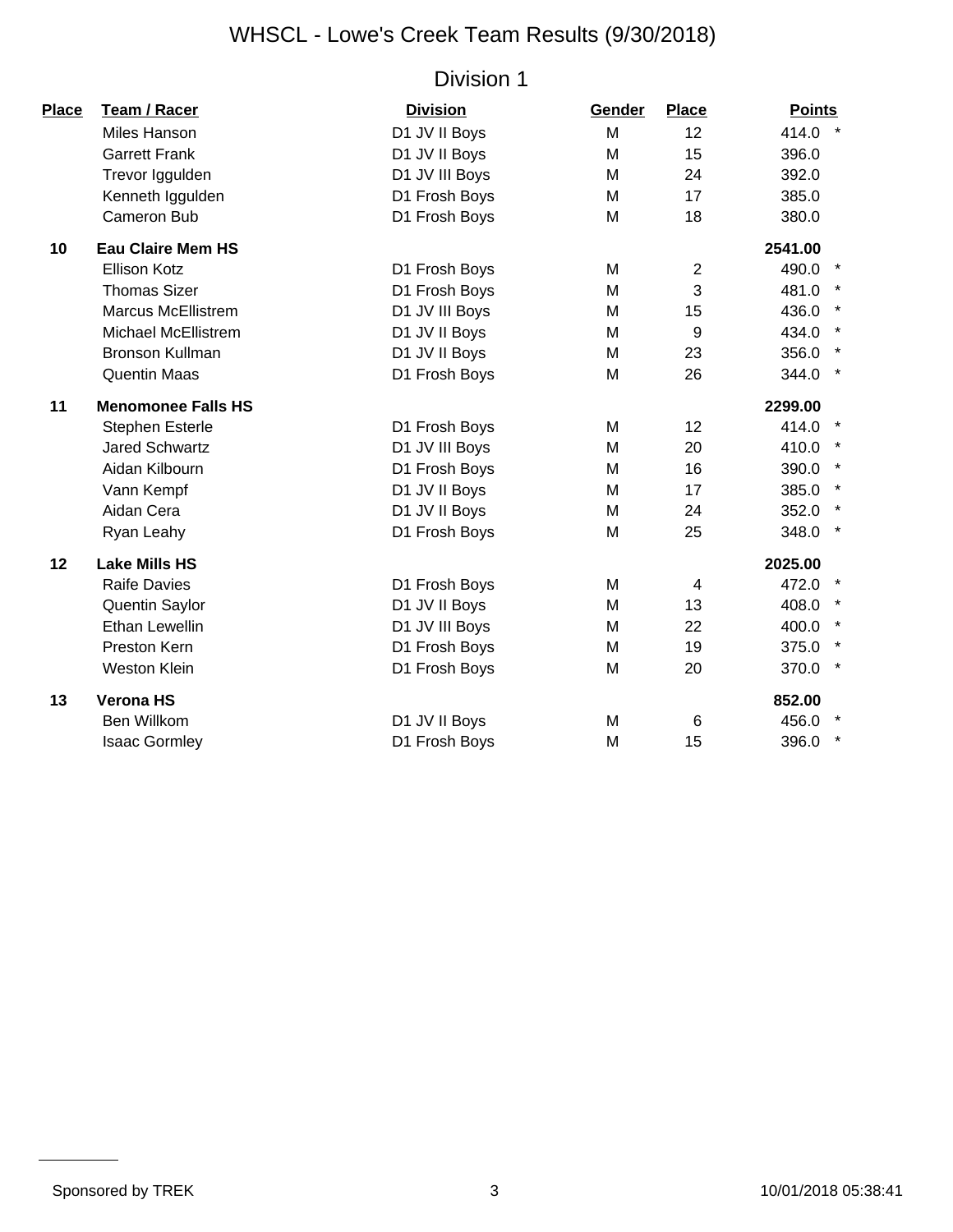| <u>Place</u> | <b>Team / Racer</b>        | <b>Division</b>      | Gender | <b>Place</b>   | <b>Points</b> |
|--------------|----------------------------|----------------------|--------|----------------|---------------|
| 1            | <b>Wausau East</b>         |                      |        |                | 2053.00       |
|              | Lorissa Thorpe             | <b>Varsity Girls</b> | F      | 3              | 556.0 *       |
|              | <b>Erin Bennett</b>        | <b>Varsity Girls</b> | F      | 5              | 539.0         |
|              | Bergen Anderson            | <b>Varsity Girls</b> | F      | 8              | 516.0         |
|              | Porter Thorpe              | D2 JV III Boys       | M      | 14             | 442.0         |
|              | Parker Faust               | D2 Frosh Boys        | M      | 11             | 420.0         |
| $\mathbf{2}$ | <b>Rice Lake Composite</b> |                      |        |                | 2029.00       |
|              | <b>P</b> Pavel Nelson      | <b>Varsity Boys</b>  | M      | 1              | 575.0         |
|              | Ethan Komp                 | D2 JV III Boys       | M      | $\overline{2}$ | 530.0         |
|              | <b>Bennett Gargulak</b>    | D2 JV III Boys       | M      | 5              | 504.0         |
|              | <b>Emily Kay</b>           | JV II Girls          | F      | 11             | 420.0 *       |
|              | Noah Savas                 | D2 JV II Boys        | M      | 21             | 365.0         |
|              | Remington Ladd             | D2 JV III Boys       | M      | 34             | 357.0         |
|              | Sean Hodkiewicz            | D2 JV II Boys        | M      | 26             | 344.0         |
| 3            | <b>Rhinelander NW Comp</b> |                      |        |                | 2027.00       |
|              | Johanna Marie Craig        | <b>Varsity Girls</b> | F      | $\overline{2}$ | 565.0         |
|              | Jakob Craig                | D2 Frosh Boys        | M      | 1              | 500.0         |
|              | Megan Lester               | <b>Frosh Girls</b>   | F      | $\overline{2}$ | 490.0         |
|              | <b>Grace Dorsey</b>        | JV II Girls          | F      | $\overline{4}$ | 472.0 *       |
| 4            | <b>Fall Creek Comp</b>     |                      |        |                | 2007.00       |
|              | <b>Isaiah Berry</b>        | D2 JV III Boys       | M      | 1              | 540.0         |
|              | Katie Kopp                 | <b>Frosh Girls</b>   | F      | 1              | 500.0         |
|              | Malachi Berry              | <b>Varsity Boys</b>  | M      | 11             | 495.0         |
|              | <b>Matthew Mosher</b>      | D2 JV II Boys        | M      | 4              | 472.0 *       |
|              | <b>Scout Stokes</b>        | D2 JV II Boys        | M      | 5              | 464.0         |
|              | <b>Riley Mullen</b>        | D2 JV II Boys        | M      | 16             | 390.0         |
|              | Drew Mayo                  | D2 JV II Boys        | M      | 18             | 380.0         |
|              | Cooper Gorecki             | D2 JV III Boys       | M      | 33             | 360.0         |
| 5            | <b>Green Bay Composite</b> |                      |        |                | 1987.00       |
|              | Aidan Lemorande            | <b>Varsity Boys</b>  | M      | $\overline{2}$ | 565.0         |
|              | <b>William Frank</b>       | D2 JV III Boys       | M      | 3              | 521.0         |
|              | Kaleb Moore                | D2 JV III Boys       | M      | 11             | 460.0         |
|              | Kilyn Brabant              | JV II Girls          | F      | 8              | 441.0         |
|              | <b>Henry Schwiesow</b>     | D2 JV III Boys       | M      | 23             | 396.0         |
|              | <b>Caleb Garner</b>        | D2 Frosh Boys        | M      | 17             | 385.0         |
|              | Cayden Nimmer              | D2 JV III Boys       | M      | 32             | 363.0         |
|              | Theo Van Straten           | D2 JV III Boys       | M      | 39             | 344.0         |
|              | Seth Fink                  | D2 Frosh Boys        | M      | 32             | 323.0         |
| 6            | <b>Westosha Comp IL</b>    |                      |        |                | 1935.00       |
|              | Chase Vandeursen           | <b>Varsity Boys</b>  | M      | 7              | 523.0         |
|              | Paula Urban                | JV II Girls          | F      | $\overline{2}$ | 490.0         |
|              | Kevin Urban                | D2 JV III Boys       | M      | $\overline{7}$ | 488.0         |
|              | Katelyn Vaskovsky          | JV II Girls          | F      | 9              | 434.0         |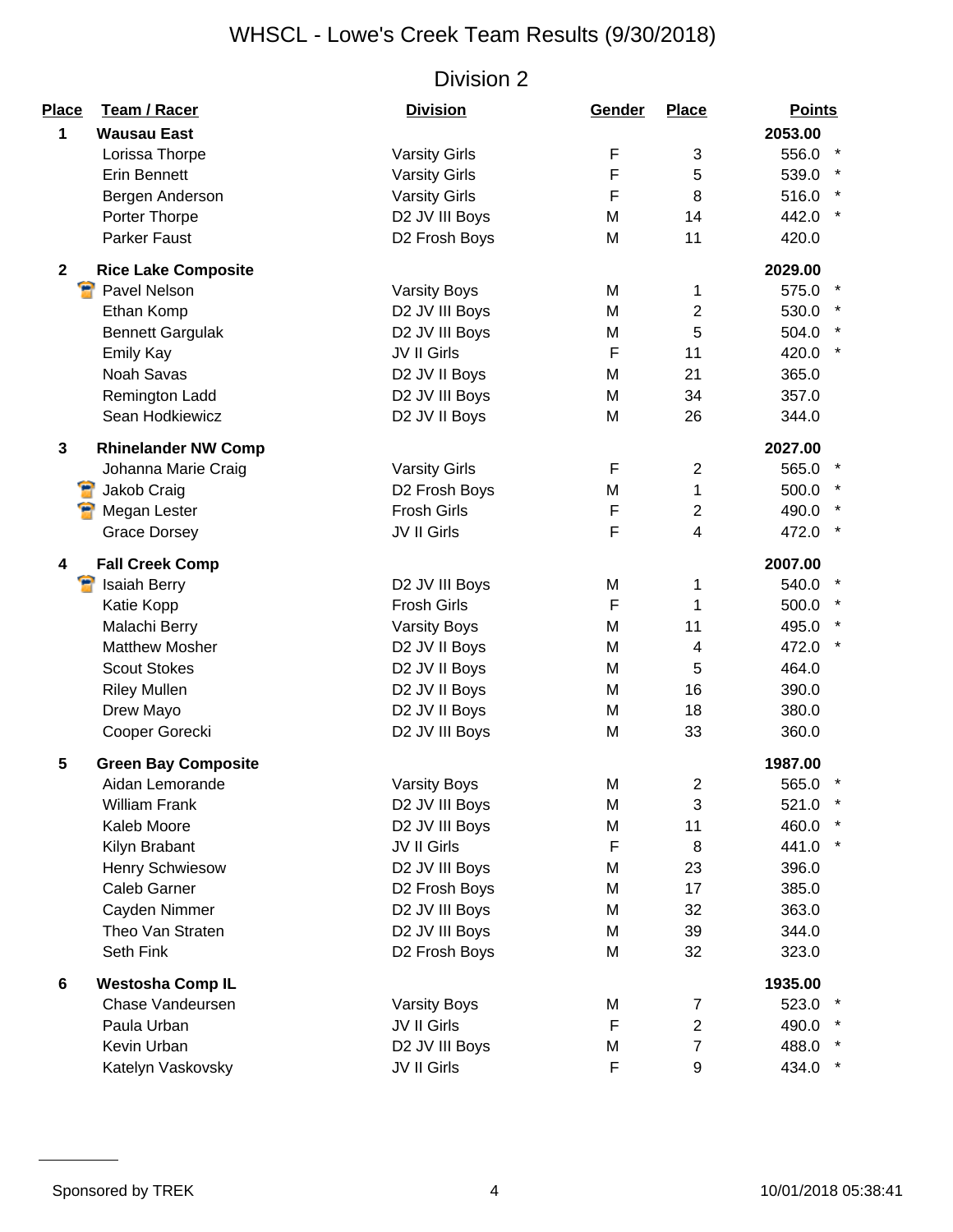| Place          | <b>Team / Racer</b>        | <b>Division</b>      | Gender      | <b>Place</b>   | <b>Points</b> |
|----------------|----------------------------|----------------------|-------------|----------------|---------------|
| $\overline{7}$ | <b>Marquette Senior HS</b> |                      |             |                | 1920.00       |
|                | Erin Vanderschaaf          | <b>Varsity Girls</b> | F           | 4              | 547.0         |
|                | Jacey Johnson              | JV III Girls         | F           | 5              | 504.0         |
|                | Louis Hindman              | D2 JV III Boys       | M           | 10             | 467.0         |
|                | Joseph Giorgianni          | D2 JV II Boys        | M           | 14             | 402.0         |
|                | <b>Wyatt Clement</b>       | D2 JV III Boys       | M           | 22             | 400.0         |
| 8              | <b>Westosha Comp</b>       |                      |             |                | 1817.00       |
|                | <b>Alexis Brooks</b>       | JV III Girls         | F           | 3              | 521.0         |
|                | Samantha Brooks            | <b>Frosh Girls</b>   | F           | 6              | 456.0         |
|                | Kody Molitor               | D2 JV III Boys       | M           | 17             | 425.0         |
|                | Joe Banish                 | D2 JV III Boys       | M           | 19             | 415.0         |
|                | <b>Nick Duke</b>           | D2 Frosh Boys        | M           | 18             | 380.0         |
|                | <b>Travis Senft</b>        | D2 Frosh Boys        | M           | 24             | 352.0         |
|                | Christian Randolph         | D2 Frosh Boys        | M           | 25             | 348.0         |
|                | Xander Enright             | D2 Frosh Boys        | M           | 38             | 306.0         |
| 9              | <b>LaCrosse Central HS</b> |                      |             |                | 1806.00       |
|                | <b>Therin Smith</b>        | D2 Frosh Boys        | M           | $\mathbf{2}$   | 490.0         |
|                | Ava Shively                | JV III Girls         | F           | 8              | 481.0         |
|                | Nicholas Jarman            | D2 Frosh Boys        | M           | 10             | 427.0         |
|                | Rabe Oeltjen               | D2 Frosh Boys        | M           | 13             | 408.0         |
|                | Anthony Wagner             | D2 Frosh Boys        | M           | 22             | 360.0         |
|                | Ryan Quackenboss           | D2 Frosh Boys        | M           | 34             | 317.0         |
| 10             | <b>Central WI Comp</b>     |                      |             |                | 1776.00       |
|                | Josalin Kumm               | JV III Girls         | F           | 10             | 467.0         |
|                | Jennifer Kubowski          | JV III Girls         | F           | 13             | 448.0         |
|                | Lily Blaszczak             | <b>Frosh Girls</b>   | $\mathsf F$ | 8              | 441.0         |
|                | Eric Blaszczak             | D2 JV II Boys        | M           | 11             | 420.0         |
| 11             | <b>Fall Creek HS</b>       |                      |             |                | 1744.00       |
|                | <b>Becca Somerville</b>    | JV III Girls         | F           | 1              | 540.0         |
|                | Sam Somerville             | D2 JV III Boys       | M           | 9              | 474.0         |
|                | <b>Trinity Lontz</b>       | Frosh Girls          | F           | 16             | 390.0         |
|                | Logan Gundry               | D2 JV II Boys        | M           | 27             | 340.0         |
| 12             | <b>Lake Ctry Composite</b> |                      |             |                | 1739.00       |
| Р              | Lucas Lirette              | D2 JV II Boys        | M           | 3              | 481.0         |
|                | Jura Gerlach               | D2 Frosh Boys        | M           | $\overline{7}$ | 448.0         |
|                | Jamison Olson              | D2 JV II Boys        | M           | 13             | 408.0         |
|                | Mia Taggett                | <b>Frosh Girls</b>   | F           | 14             | 402.0         |
|                | Lucca Spicuzza-Pesicek     | D2 Frosh Boys        | M           | 20             | 370.0         |
|                | Nick Kelm                  | D2 JV III Boys       | M           | 37             | 348.0         |
| 13             | <b>Sauk Prairie HS</b>     |                      |             |                | 1731.00       |
|                | Kylie Krayer               | JV III Girls         | F           | 2              | 530.0 *       |
|                | Emma Kinnamon              | <b>Frosh Girls</b>   | F           | 5              | 464.0 *       |
|                | Alex Kinnamon              | D2 JV III Boys       | M           | 29             | 372.0 *       |
|                | Brogan Ashworth            | D2 Frosh Boys        | M           | 21             | 365.0         |
|                | Adam Stecker               | D2 JV II Boys        | M           | 35             | 314.0         |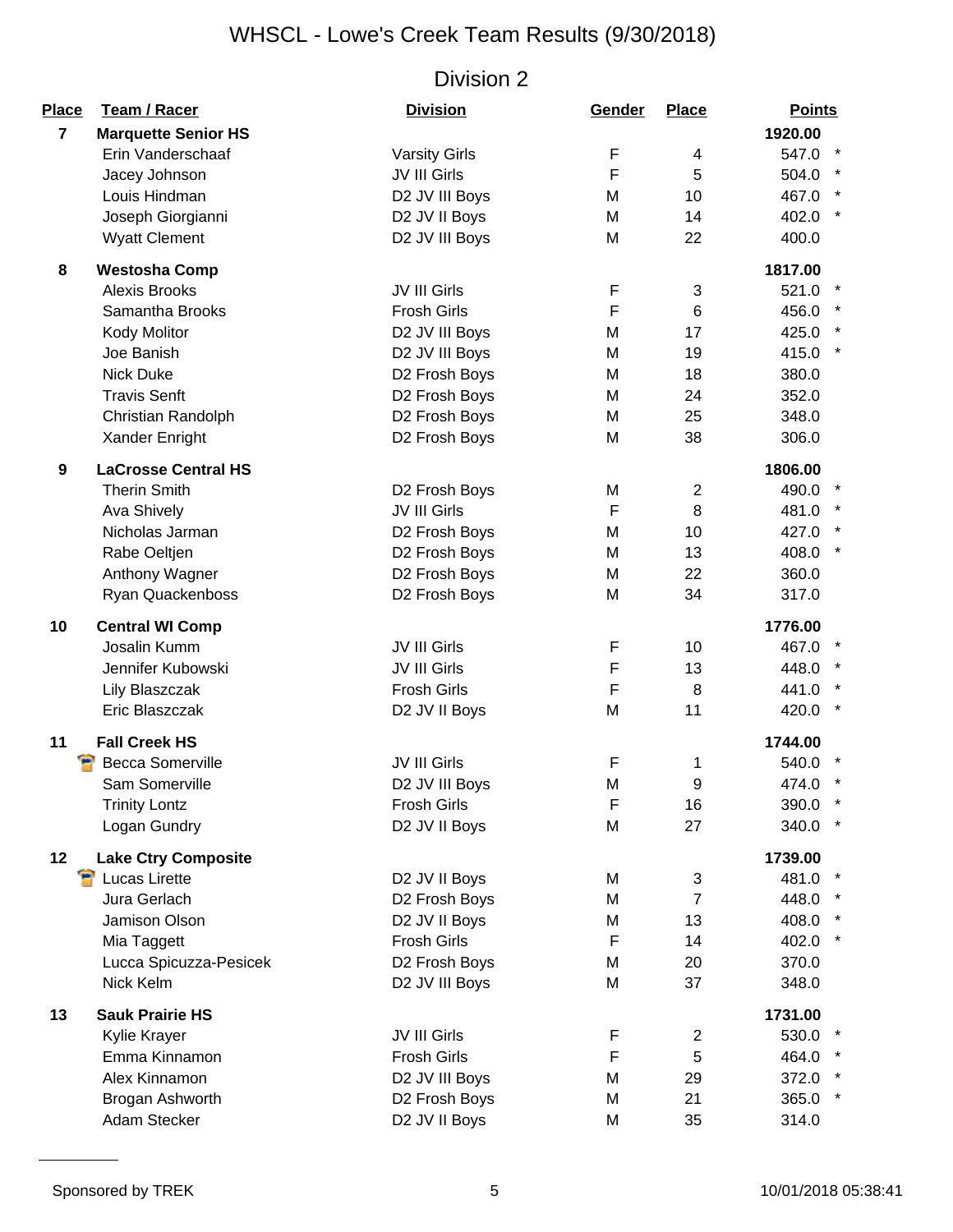| <b>Place</b> | Team / Racer               | <b>Division</b>      | Gender      | <b>Place</b>   | <b>Points</b>    |
|--------------|----------------------------|----------------------|-------------|----------------|------------------|
| 14           | <b>Holmen HS</b>           |                      |             |                | 1659.00          |
|              | Avery Luebke               | JV III Girls         | F           | 12             | $\star$<br>454.0 |
|              | David Wettstein            | D2 JV II Boys        | M           | $\overline{7}$ | 448.0            |
|              | Gavin Wateski              | D2 Frosh Boys        | M           | 9              | 434.0            |
|              | Zander Smith               | D2 JV II Boys        | M           | 32             | 323.0            |
| 15           | <b>Cam-Rock Comp</b>       |                      |             |                | 1609.00          |
|              | Mckenna Dwyer              | <b>Varsity Girls</b> | F           | 9              | 509.0            |
|              | Sam Ibeling                | D2 JV II Boys        | M           | 17             | 385.0            |
|              | Elijah Zempel              | D2 Frosh Boys        | M           | 19             | 375.0            |
|              | <b>Reid Watson</b>         | D2 JV III Boys       | M           | 41             | 340.0            |
| 16           | <b>MKE MTB Composite</b>   |                      |             |                | 1582.00          |
|              | Riley Wrightsman           | D2 Frosh Boys        | M           | 4              | 472.0            |
|              | Diana Flores               | JV III Girls         | F           | 14             | 442.0            |
|              | Joshua Nathaniel           | D2 JV III Boys       | M           | 43             | 336.0            |
|              | <b>Hamilton Reinbold</b>   | D2 Frosh Boys        | M           | 29             | 332.0 *          |
|              | Silas Harris-Coleman       | D2 Frosh Boys        | M           | 31             | 326.0            |
|              | William Krueger            | D2 Frosh Boys        | M           | 39             | 304.0            |
|              | Norval Almeyda             | D2 JV II Boys        | M           | 42             | 298.0            |
|              | Jensenne Almeyda           | D2 JV II Boys        | M           | 43             | 296.0            |
|              | Jaydyn Wilkerson           | D2 JV II Boys        | M           | 44             | 294.0            |
|              | Elijah Noah Wick           | D2 JV II Boys        | M           | 45             | 292.0            |
| 17           | <b>Westosha Comp NPier</b> |                      |             |                | 1570.00          |
|              | Mia Scarlato               | JV III Girls         | $\mathsf F$ | 9              | 474.0            |
|              | Jacob Zondlak              | D2 JV III Boys       | M           | 20             | 410.0            |
|              | Nino Breeden               | D2 JV III Boys       | M           | 26             | 384.0            |
|              | Brayden Molinaro           | D2 Frosh Boys        | M           | 40             | 302.0            |
| 18           | <b>Madison East HS</b>     |                      |             |                | 1546.00          |
|              | Sylvie Panofsky            | <b>Frosh Girls</b>   | F           | $\overline{7}$ | 448.0            |
|              | Owen Buske                 | D2 Frosh Boys        | M           | 16             | 390.0            |
|              | Martin Panofsky            | D2 JV III Boys       | M           | 25             | 388.0            |
|              | Jack Maurer                | D2 Frosh Boys        | M           | 33             | $\star$<br>320.0 |
| 19           | <b>Wausau Composite</b>    |                      |             |                | 1479.00          |
|              | Lauren Lackman             | <b>Varsity Girls</b> | F           | 1              | 575.0            |
|              | Alexander Gosse            | D2 JV II Boys        | M           | $\overline{2}$ | 490.0            |
|              | <b>Austin Nest</b>         | D2 JV II Boys        | M           | 12             | 414.0 *          |
| 20           | <b>Washington Cty Comp</b> |                      |             |                | 1387.00          |
|              | Nick Niemi                 | <b>Varsity Boys</b>  | M           | 10             | 502.0            |
|              | Hunter Schmitt             | <b>Varsity Boys</b>  | M           | 13             | 483.0            |
|              | Sawyer Bussey              | D2 Frosh Boys        | M           | 14             | 402.0 *          |
|              | Nick Skaalen               | D2 JV II Boys        | M           | 15             | 396.0            |
|              | <b>Skyler Schmitt</b>      | D2 JV II Boys        | M           | 19             | 375.0            |
|              | Ethan Janssen              | D2 JV III Boys       | M           | 42             | 338.0            |
|              | Christian Spaeth           | D2 JV II Boys        | M           | 30             | 329.0            |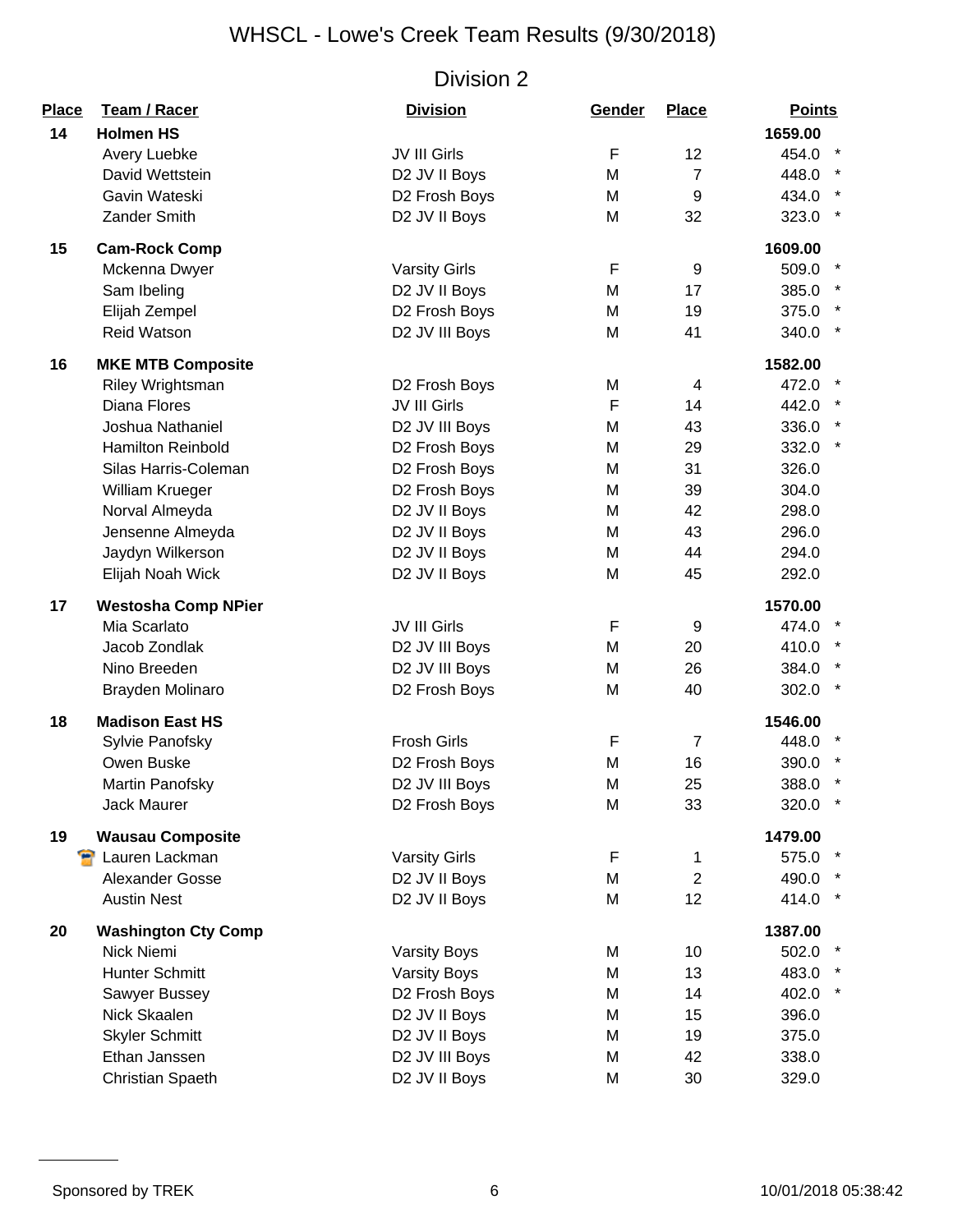| <b>Place</b> | <b>Team / Racer</b>         | <b>Division</b>    | Gender | <b>Place</b> | <b>Points</b>    |
|--------------|-----------------------------|--------------------|--------|--------------|------------------|
| 21           | <b>Janesville</b>           |                    |        |              | 1383.00          |
|              | <b>Drexler Pearson</b>      | D2 JV III Boys     | M      | 4            | 512.0            |
|              | <b>Jackson Hankes</b>       | D2 Frosh Boys      | M      | 8            | 441.0 *          |
|              | <b>Zack Keating</b>         | D2 JV III Boys     | M      | 16           | $\star$<br>430.0 |
|              | Landon Sherman              | D2 JV II Boys      | M      | 24           | 352.0            |
|              | Kaja Perisic                | D2 JV II Boys      | M      | 37           | 308.0            |
| 22           | <b>Hayward HS</b>           |                    |        |              | 1379.00          |
|              | Kade Carlson                | D2 Frosh Boys      | M      | $\sqrt{3}$   | 481.0            |
|              | <b>Drake Marks</b>          | D2 Frosh Boys      | M      | 5            | 464.0            |
|              | Helena Maki                 | <b>Frosh Girls</b> | F      | $9\,$        | 434.0            |
| 23           | <b>Cambridge HS</b>         |                    |        |              | 1356.00          |
|              | <b>Emory Hutchens</b>       | D2 JV III Boys     | M      | 8            | 481.0            |
|              | <b>Eric Haas</b>            | D2 JV II Boys      | M      | 8            | 441.0            |
|              | Jonathan Jones              | D2 JV II Boys      | M      | 9            | 434.0 *          |
|              | Chris Karlovich             | D2 JV II Boys      | M      | 10           | 427.0            |
|              | Samuel Settersten           | D2 JV II Boys      | M      | 38           | 306.0            |
| 24           | <b>Westosha Comp SPort</b>  |                    |        |              | 1272.00          |
|              | Connor Buchanan             | D2 Frosh Boys      | M      | 6            | 456.0 *          |
|              | <b>Carter Kasianowicz</b>   | D2 JV III Boys     | M      | 18           | 420.0 *          |
|              | Ryan Paupore                | D2 Frosh Boys      | M      | 15           | $\star$<br>396.0 |
|              | Devin Hatch                 | D2 JV II Boys      | M      | 28           | 336.0            |
| 25           | <b>Fox Valley Composite</b> |                    |        |              | 1100.00          |
|              | <b>Christian Moore</b>      | D2 JV III Boys     | M      | 24           | 392.0 *          |
|              | Dylan Romzek                | D2 JV II Boys      | M      | 22           | 360.0            |
|              | <b>Carson Lisowe</b>        | D2 JV II Boys      | M      | 25           | 348.0 *          |
|              | <b>Ryan Carew</b>           | D2 JV III Boys     | M      | 40           | 342.0            |
|              | David Mahan                 | D2 JV II Boys      | M      | 36           | 311.0            |
|              | Samuel Moore                | D2 Frosh Boys      | M      | 36           | 311.0            |
|              | <b>Mack Fritz</b>           | D2 JV II Boys      | M      | 39           | 304.0            |
|              | Frank Snyder                | D2 JV II Boys      | M      | 40           | 302.0            |
| 26           | <b>West Bend West HS</b>    |                    |        |              | 1092.00          |
|              | Michael Spangenberg         | D2 Frosh Boys      | M      | 12           | 414.0 *          |
|              | Sam Carlson                 | D2 JV III Boys     | M      | 38           | 346.0 *          |
|              | <b>Tanner Schultz</b>       | D2 JV II Boys      | M      | 29           | 332.0 *          |
| 27           | <b>Blackhawk Composite</b>  |                    |        |              | 1081.00          |
|              | Ethan Cramer                | D2 JV III Boys     | M      | 28           | 376.0 *          |
|              | <b>Andrew Leland</b>        | D2 JV III Boys     | M      | 35           | 354.0            |
|              | <b>William Nisbet</b>       | D2 JV III Boys     | M      | 36           | 351.0 *          |
|              | <b>Riley Mortvedt</b>       | D2 Frosh Boys      | M      | 28           | 336.0            |
| 28           | <b>Wildlands Riders</b>     |                    |        |              | 1048.00          |
|              | Kaden Degenhardt            | D2 JV III Boys     | M      | 21           | 405.0 *          |
|              | <b>Carter Ellis</b>         | D2 JV II Boys      | M      | 31           | 326.0            |
|              | <b>Michael Clark</b>        | D2 JV II Boys      | M      | 34           | 317.0 *          |
|              | <b>Zander Harris</b>        | D2 Frosh Boys      | M      | 37           | 308.0            |